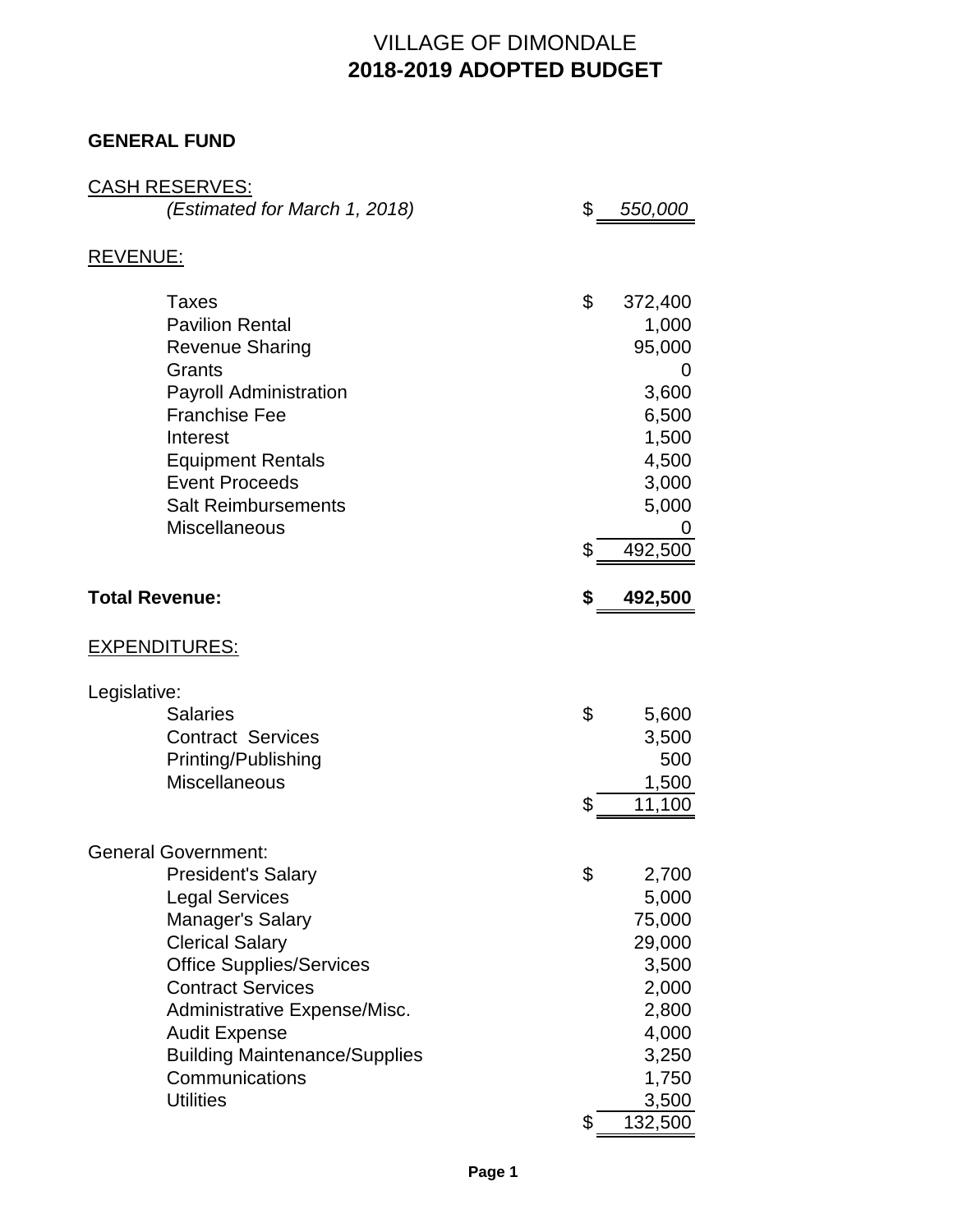| <b>Public Safety:</b> |                                        |               |
|-----------------------|----------------------------------------|---------------|
|                       | <b>Fire Marshal Salary</b>             | \$<br>500     |
|                       | <b>Planning Commission Salaries</b>    | 1,200         |
|                       | <b>Contract Services</b>               | 2,000         |
|                       | <b>Code Enforcement Officer Salary</b> | 3,000         |
|                       | <b>Miscellaneous</b>                   | 550           |
|                       |                                        | \$<br>7,250   |
| <b>Public Works:</b>  |                                        |               |
|                       | <b>Salaries</b>                        | \$<br>60,000  |
|                       | <b>Operating Supplies</b>              | 4,700         |
|                       | <b>Equipment Expense</b>               | 4,000         |
|                       | <b>Road Salt</b>                       | 9,000         |
|                       | Gas & Oil                              | 7,000         |
|                       | Garage Expense                         | 4,000         |
|                       | Communications                         |               |
|                       |                                        | 1,350         |
|                       | <b>Vehicle Expense</b>                 | 4,000         |
|                       | <b>Utilities</b>                       | 21,000        |
|                       | <b>Maintenance Services</b>            | 4,500         |
|                       | Phase II                               | 1,300         |
|                       | <b>Sidewalks</b>                       | 4,000         |
|                       | <b>Trees</b>                           | 10,000        |
|                       | <b>Public Drains</b>                   | 2,000         |
|                       | Engineering                            | 1,000         |
|                       | <b>Rubbish Removal</b>                 | 54,600        |
|                       | <b>Miscellaneous</b>                   | 1,200         |
|                       | <b>Emergency Disaster</b>              | 2,000         |
|                       |                                        | \$<br>195,650 |
|                       |                                        |               |
|                       | <b>Recreation &amp; Culture:</b>       |               |
|                       | Parks & Recreation                     | \$<br>28,000  |
|                       |                                        |               |
| Other:                |                                        |               |
|                       | <b>Employee Benefits</b>               | \$<br>74,200  |
|                       | Insurance/Bonds                        | 7,500         |
|                       |                                        | \$<br>81,700  |
|                       |                                        |               |
| <b>Debt Service:</b>  |                                        | \$<br>Ü       |
|                       |                                        |               |
| Capital Outlay:       |                                        | \$<br>73,000  |
|                       |                                        |               |
|                       |                                        |               |
| Transfer:             |                                        | \$            |
|                       |                                        |               |
|                       |                                        |               |
|                       | <b>Total Expenditures:</b>             | \$<br>529,200 |
|                       |                                        |               |
|                       | <b>PROJECTED CASH RESERVES:</b>        |               |
|                       | (Estimated for February 28, 2019)      | \$ 513,300    |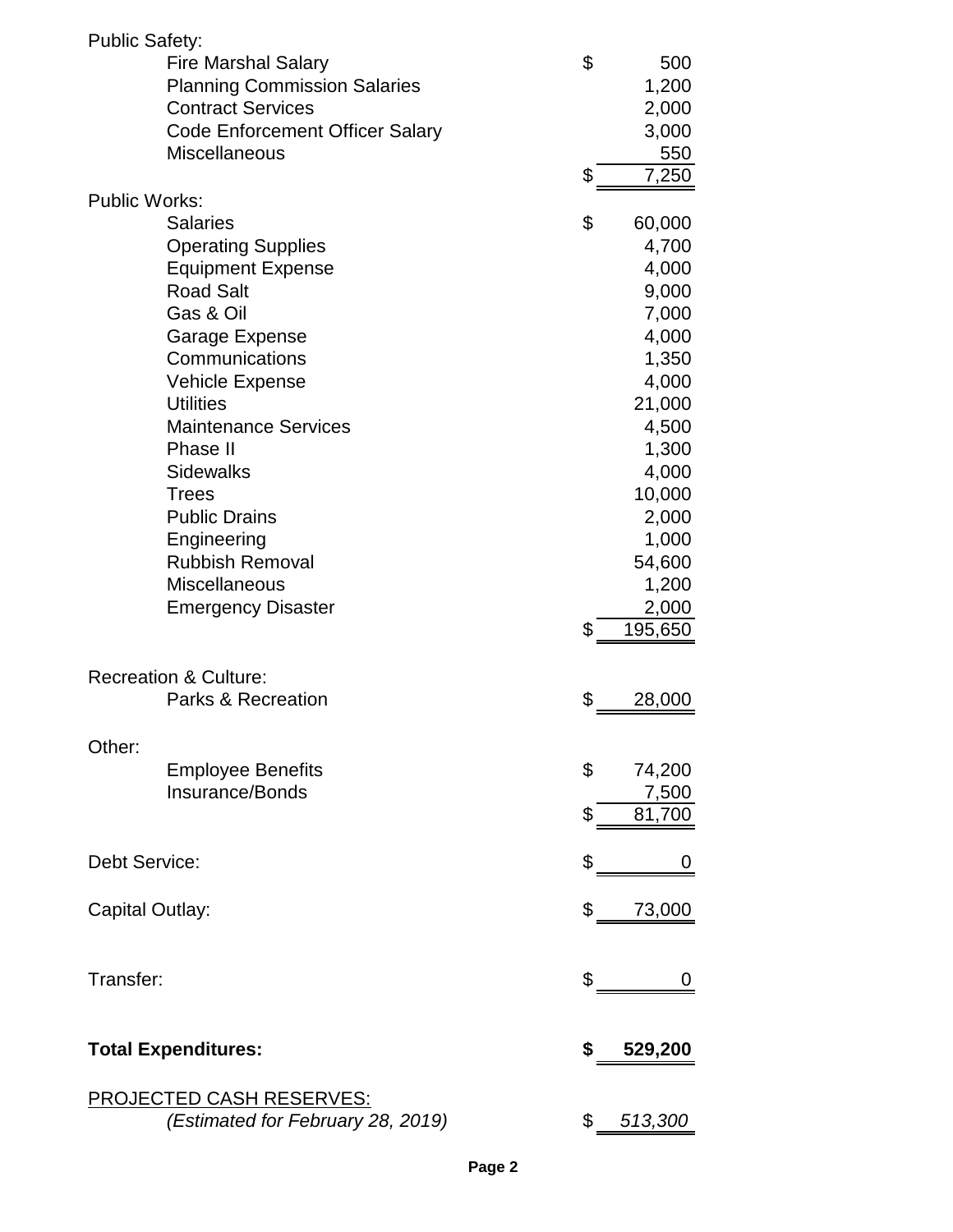### VILLAGE OF DIMONDALE **2018-2019 ADOPTED BUDGETS**

#### **MAJOR STREET FUND**

| <b>CASH RESERVES:</b>                                                                                                                                                                                             |               |                                                                                                     |
|-------------------------------------------------------------------------------------------------------------------------------------------------------------------------------------------------------------------|---------------|-----------------------------------------------------------------------------------------------------|
| (Estimated for March 1, 2018)                                                                                                                                                                                     | $\mathfrak s$ | 190,000                                                                                             |
| <b>REVENUE:</b>                                                                                                                                                                                                   |               |                                                                                                     |
| State Grants (Act 51)<br><b>Other State Grants</b><br><b>Miscellaneous Services</b><br><b>MDOT Grant</b><br>Interest                                                                                              | \$<br>\$      | 80,000<br>1,700<br>1,500<br>112,000<br>100<br>195,300                                               |
| <b>Total Revenue</b>                                                                                                                                                                                              | \$            | 195,300                                                                                             |
|                                                                                                                                                                                                                   |               |                                                                                                     |
| <b>EXPENDITURES:</b>                                                                                                                                                                                              |               |                                                                                                     |
| Engineering<br>Construction<br><b>Salaries</b><br><b>Employee Benefits</b><br><b>Supplies</b><br>Salt<br><b>Maintenance Services</b><br><b>Rentals</b><br><b>Utilities</b><br><b>Administrative Miscellaneous</b> | \$<br>\$      | 32,000<br>243,000<br>3,650<br>1,325<br>2,500<br>4,500<br>19,500<br>4,500<br>300<br>1,500<br>312,775 |
| <b>Total Expenditures:</b>                                                                                                                                                                                        | \$            | 312,775                                                                                             |
|                                                                                                                                                                                                                   |               |                                                                                                     |
| <b>PROJECTED CASH RESERVES:</b><br>(Estimated for February 28, 2019)                                                                                                                                              | \$            | 72,525                                                                                              |

**Page 3**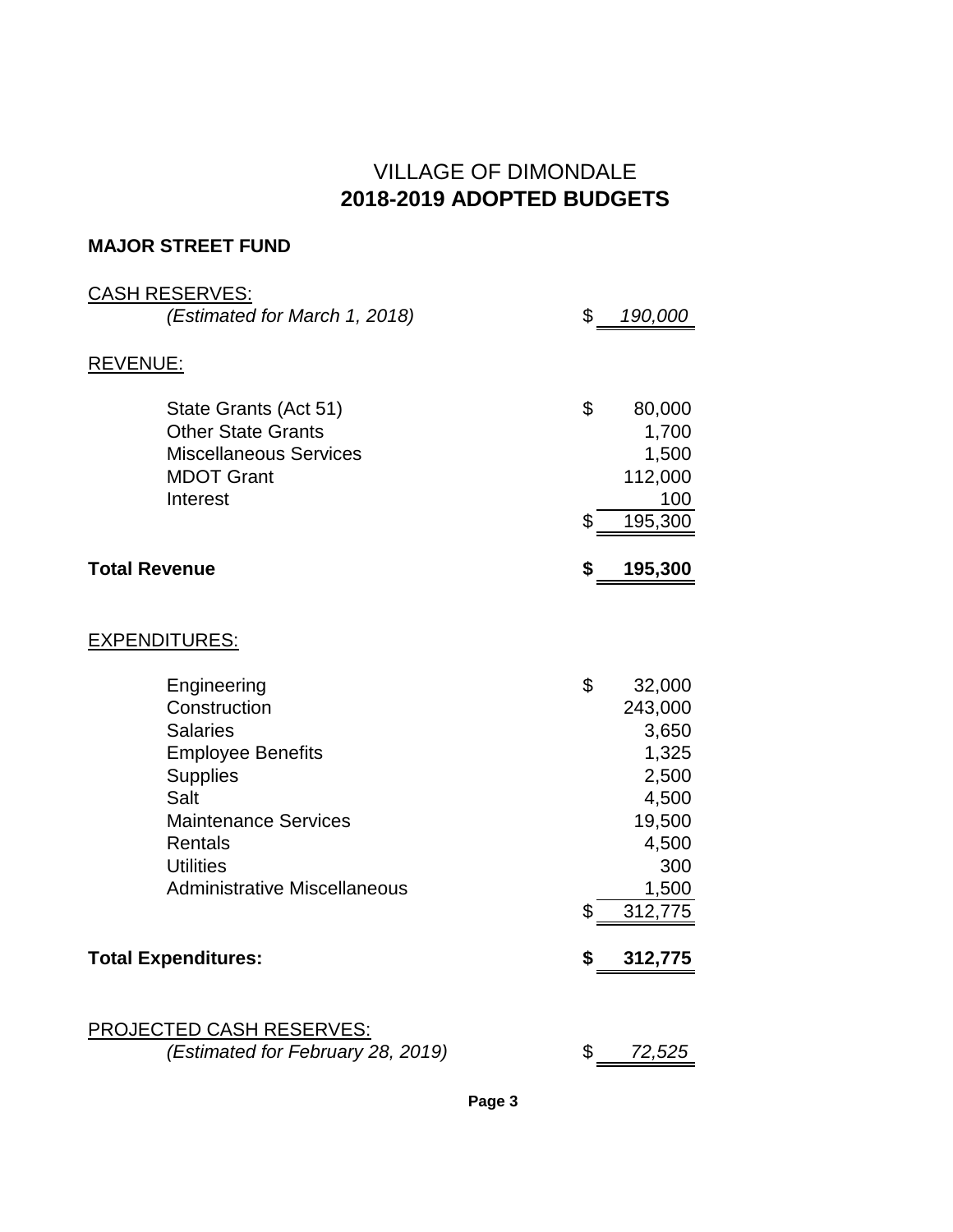# VILLAGE OF DIMONDALE **2018-2019 ADOPTED BUDGETS**

### **LOCAL STREET FUND**

| <b>CASH RESERVES:</b>                                                                                                                                                                             |          |                                                                                  |
|---------------------------------------------------------------------------------------------------------------------------------------------------------------------------------------------------|----------|----------------------------------------------------------------------------------|
| (Estimated for March 1, 2018)                                                                                                                                                                     | \$       | 43,000                                                                           |
| <b>REVENUE:</b>                                                                                                                                                                                   |          |                                                                                  |
| State Grants (Act 51)<br><b>County Millage</b><br>Interest<br><b>Other State Grants</b><br><b>Transfers In</b>                                                                                    | \$       | 30,000<br>45,000<br>100<br>2,000<br>0                                            |
|                                                                                                                                                                                                   | \$       | 77,100                                                                           |
| <b>Total Revenue:</b>                                                                                                                                                                             | \$       | 77,100                                                                           |
| <b>EXPENDITURES:</b>                                                                                                                                                                              |          |                                                                                  |
| <b>Construction/Engineering</b><br><b>Salaries</b><br><b>Employee Benefits</b><br><b>Supplies</b><br>Salt<br><b>Maintenance Services</b><br><b>Rentals</b><br><b>Administrative Miscellaneous</b> | \$<br>\$ | $\Omega$<br>1,500<br>980<br>1,150<br>3,000<br>16,000<br>3,000<br>1,000<br>26,630 |
| <b>Total Expenditures:</b>                                                                                                                                                                        | \$       | 26,630                                                                           |
| PROJECTED CASH RESERVES:<br>(Estimated for February 28, 2019)                                                                                                                                     | \$       | 93,470                                                                           |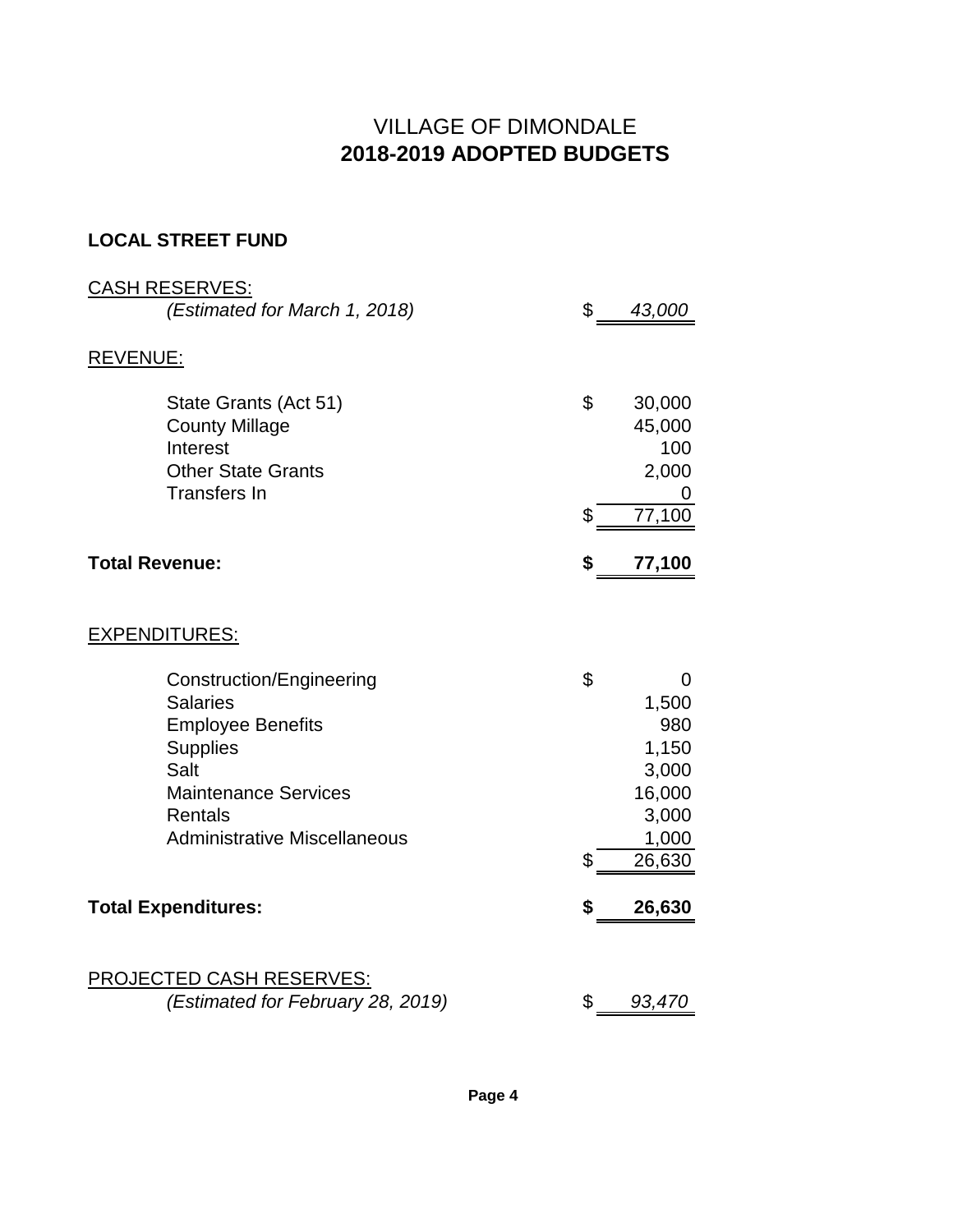# VILLAGE OF DIMONDALE **2018-19 ADOPTED BUDGET**

### **FARMERS' MARKET FUND**

| <b>CASH RESERVES:</b><br>(Estimated for March 1, 2018)                   | \$<br>800               |
|--------------------------------------------------------------------------|-------------------------|
| <b>REVENUE:</b>                                                          |                         |
| <b>T Shirt Sales</b><br><b>Vendor Fees</b><br>Miscellaneous Revenue      | \$<br>0<br>1,200        |
|                                                                          | \$<br>1,200             |
| <b>Total Revenue</b>                                                     | 1,200                   |
| <b>EXPENDITURES:</b>                                                     |                         |
| <b>Operating Supplies</b><br>Printing/Publishing<br><b>Miscellaneous</b> | \$<br>100<br>600<br>500 |
|                                                                          | \$<br>1,200             |
| <b>Total Expenditures:</b>                                               | \$<br>1,200             |
| <b>PROJECTED CASH RESERVES:</b><br>(Estimated for February 28, 2019)     | 800                     |

**Page 5**